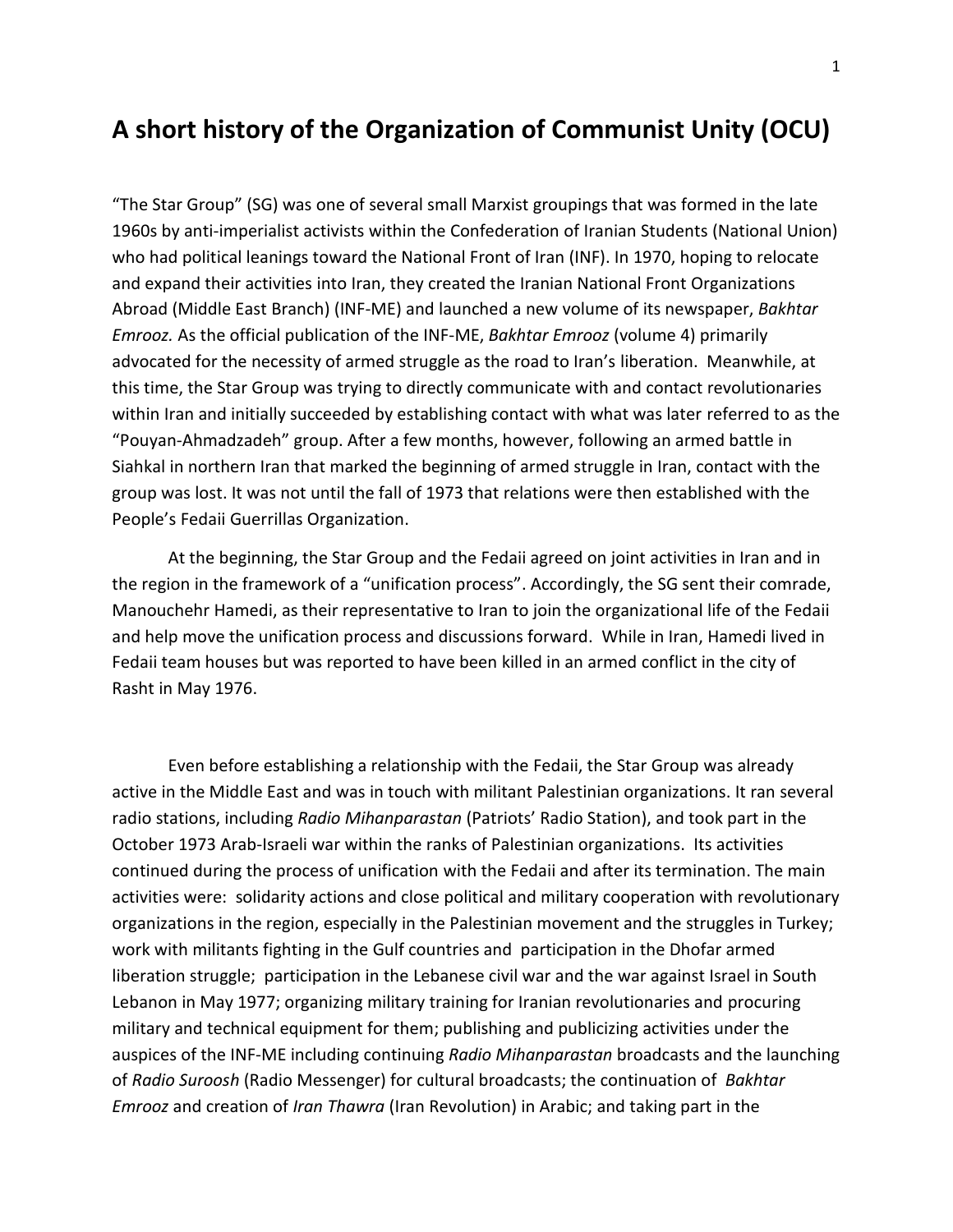publication of seven issues of the journal, *Asr-e Amal* (Age of Action) which advocated armed struggle in Iran. During this period, the SG also published works from numerous militant organizations in Iran and from the INF-ME in Persian and Arabic.

A working relationship between activists from the Star Group and the Mujahedin-e Khalq aka People's Mujahedin Organization of Iran (PMOI) began in 1970, before the official announcement of the formation of the PMOI and continued until the Mujahedin Khalq's "change in ideology".<sup>1</sup> The SG was sharply critical of the "change" process and explained their opposition to the views and actions of the propagators in three volumes.

During the period of joint activity between the Star Group and the Fedaii, there were many oral and written discussions regarding revolutionary issues and the different understandings and approaches to Marxism, including Stalinism and Maoism. Upon discovering the prevalence of a Maoist tendency in the Fedaii that supported the teachings and actions of Stalin, the Star Group engaged in a critical discussion of this tendency and took a stand against it. Finally, when the impacts of Stalinism became evident in the methods and practice of the Fedaii, in anti-democratic and unacceptable relations within the organization as well as in the inappropriate policies of the Fedaii representatives outside of Iran, the process of unification was ended. After this, the Star Group inaugurated its activities in spring 1977 as the Communist Alliance Group (CAG).

Throughout this time, the Star Group and subsequently the Communist Alliance Group were one of very few tendencies in and outside Iran that separated itself from any "camp" (as for example, the parties which were subordinate to and dependent on the "Socialist" camp.) Believing that the Soviet Union and the countries tied to it, China, Albania, and others were not socialist, they acted independently from these or any other international tendency.

The Star Group, the CAG, and the OCU published many books and periodicals.

*Bakhtar Emrooz (volume 4)* was published by the Star Group from within the INF-ME from August/September 1970 through January 1977 and was distributed in the Middle East, mainly in Iraq and Lebanon.

Seven editions of the periodical *Asr-e Amal* were published beginning in 1973. Late Comrade Fereydoun Ilbeigi Asli (nom de guerre Bahram) carried the major responsibility for coordinating its production. *Asr-e Amal* supported "the people's revolutionary movement" and included articles by Comrade Fereydoun, the Star Group members as well as Fedaii comrades. While *Asr-e Amal* was distributed by INF-ME, it was not affiliated to a particular group.

 $\overline{\phantom{a}}$ 

 $1$  This is a reference to the takeover of the then Islamic organization by a number of self-proclaimed 'Marxists' during which they admitted to the "purge of more than 50 per cent of members" by expelling and even killing some members.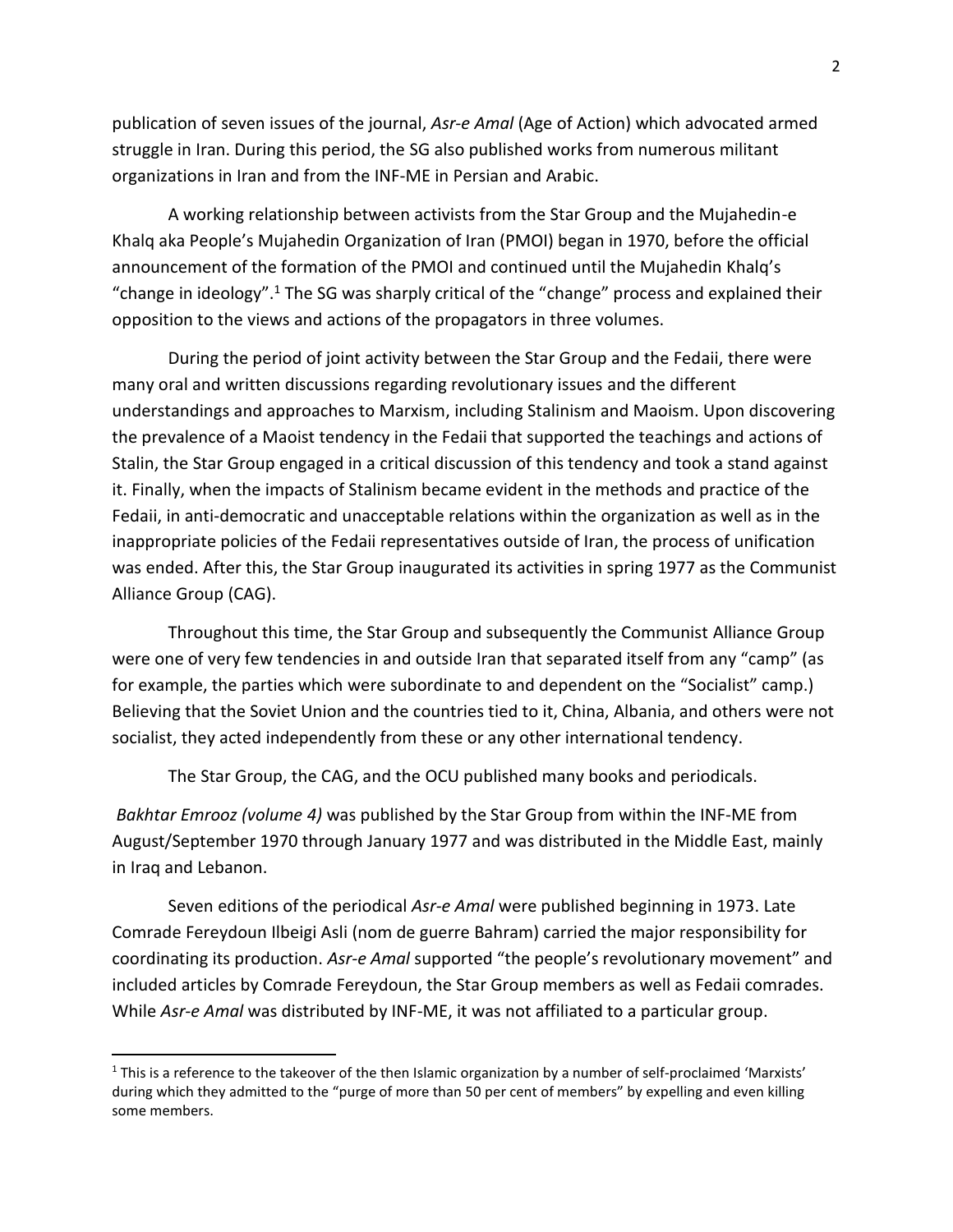In the years 1977 and 1978, the CAG published many documents exchanged between the Star Group and the Fedaii during the unification process as well as other works related to relevant theoretical issues and analyses. Throughout this period, as in other times, it published several translations of classic Marxist texts. Among them were three translations in the "Liberation of Labor" series.

The first volume of *Raha'i* ("the political publication" of the CAG) was published during the same period (1977-1978). The introduction to the first issue explained that, "This publication is not the official organ of the CAG and thus only the unsigned articles reflect the general view of its members." *Raha'i* included specific analyses and views about the political and social conditions in Iran and the make-up of the opposition forces, positions concerning the clergy and their role in the Constitutional Revolution, the 1977-1978 events, and other important issues. After three issues, with issue number 4 published in April 1979, *Raha'i* became the journal of the OCU. OCU was formed in Iran with the help of its members in Iran in early 1979, amidst the people's growing movement against the monarchical regime which ultimately led to the February 1979 uprising and revolution. The "Basic Principles" of the OCU were then published. (See below).

The second volume of *Raha'i* (*July 1979 – February 1982*), as the journal of the OCU, presented the organization's analyses of the political news of the day, discussions of theoretical views, promotion of its world view as well as critical analyses of the views and practices of other organizations. The second volume included 111 issues with the first 80 issues appearing weekly; issues 81 to 104 came out three times a week and then twice a week, and finally issues 105-111 appeared occasionally.

The third volume of *Raha'i*, from January 1983-November 1989 (18 issues) was published under very difficult circumstances due to the heavy suppression of political activity at the time. *Raha'i* was the last journal published by any leftist organization in Iran.

*Raha'i Zan* was one of the first woman's magazines to be published after the 1979 Revolution. It was published by *Anjoman-e Raha'i Zan* (Women's Liberation Society), a group formed by members and supporters of the OCU, from 1979 to 1981.

The OCU's supporters and members also included workers and students who were active in their respective movements and who occasionally published periodicals. *11 Ordibehesht* was a workers' periodical that came out from January 1980 to July 1981. The OCU was active in different provincial towns and despite its small presence, it played an important role in the armed struggle in Kurdistan. One of OCU's most skilled military cadres, Comrade Morteza Seyyed Esmail (Abu Shaheen), also known in Kurdistan as Kaak Fouad (*the Arab*), was lost in a face-to-face battle with the Islamic Revolution Guards Corps.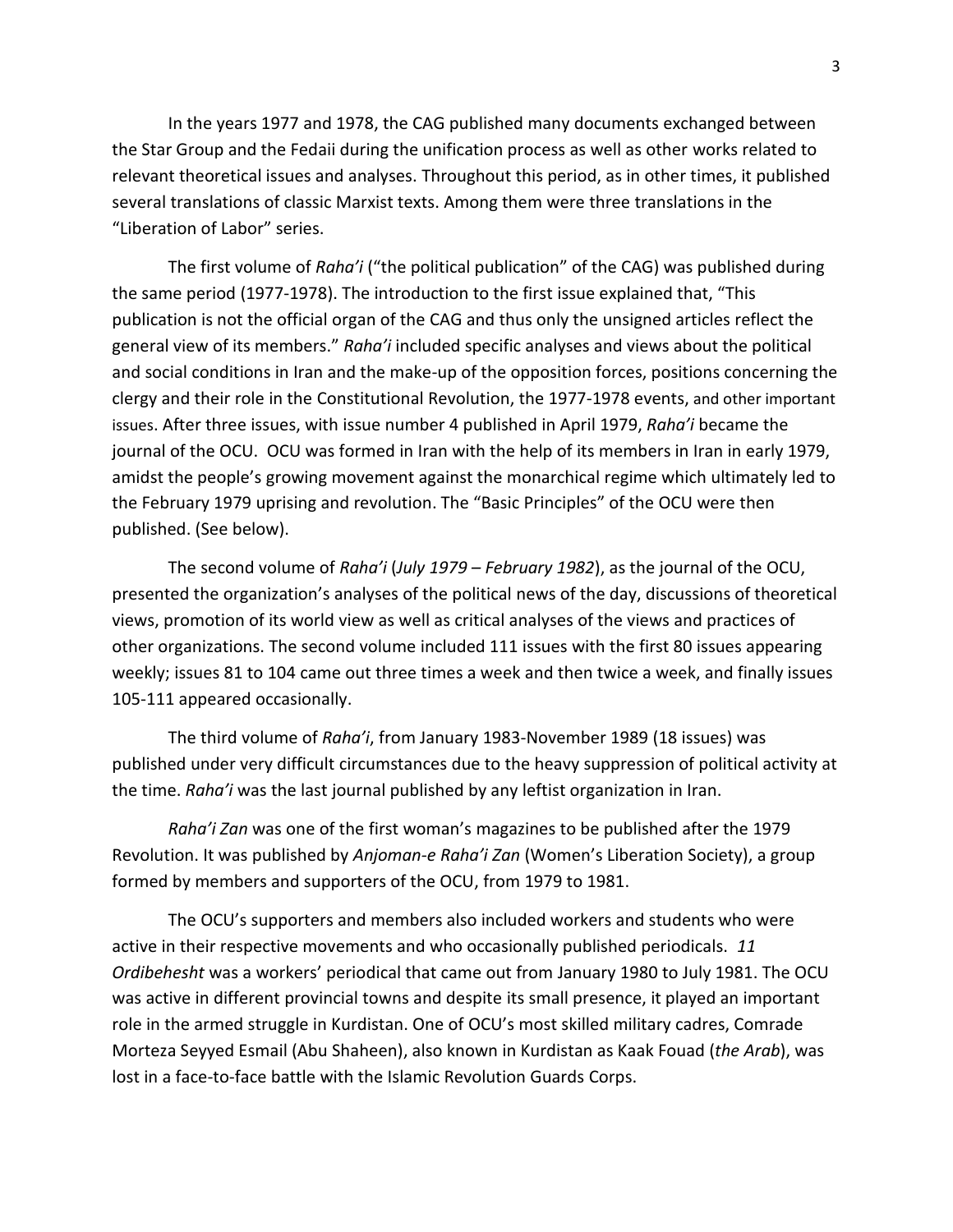OCU publications emphasized the necessity of democracy, freedom, and the struggle against the death penalty. OCU also supported the struggles of the people of Palestine, the liberation movements in Latin America, Africa, and Asia.

The OCU stood against authoritarian leadership and organization and defined its view on organization as "centralized democracy" (as opposed to the "democratic centralism" of other organizations). And it practiced it: unlike other organizations, it did not have a central committee. Rather it worked with a coordinating committee, which did not have the power of political decision-making; instead, it made decisions along with the Organization's committees and the membership and coordinated the different activities. The members of the coordinating committee were elected yearly from among the entire membership. Publication in *Raha'i* of opposing views, for and against, whether to participate in the first parliamentary elections in 1980, was an unprecedented action and a strong evidence of the organization's commitment to internal democracy.

Another example of this principle was its acceptance of the legitimacy of forming factions within an organization, which occurred once in the OCU in 1980.

The difference between the views of the OCU and other left organizations is most clearly seen in the following comparisons: a fundamental and uncompromising criticism of Stalinism, Maoism, and Trotskyism as digressions from Marxism; a belief that the Soviet Union and other so-called socialist countries were not socialist; independence from and non-reliance on these countries and other international forces; belief in democracy and continual struggle for its attainment; belief in socialist revolution as *the* social revolution for Iran; opposition to authoritarian organization and belief in a democratic organization.

The "Committee Abroad" of OCU was formed in 1983 with the purpose of continuing activities outside Iran. Until 1990, when there was a severe blow to the OCU in Iran, this committee was able to achieve the following: reprinting and distributing *Raha'i* abroad, publishing nine issues of its own periodical *Andishe Raha'i*, as well as a number of translations and research works. This was all accomplished with the generous help and efforts of many OCU supporters abroad.

Supporters of the OCU also published a number of different publications. Including after the 1979 Revolution: *Rah-e Raha'i* in Isfahan, *Navid Raha'i* in Tehran, *Nashriyeh Kargari* (*Workers'* publication) in Tehran, *Gahnameh* in Europe'; and b*efore the 1979 Revolution*: *Jaras* in India, and *Left Platform* in the U.S.

Following widespread arrests of its members and supporters in June 1990 and their imprisonment, OCU activities in Iran and abroad were discontinued.

\*\*\*\*\*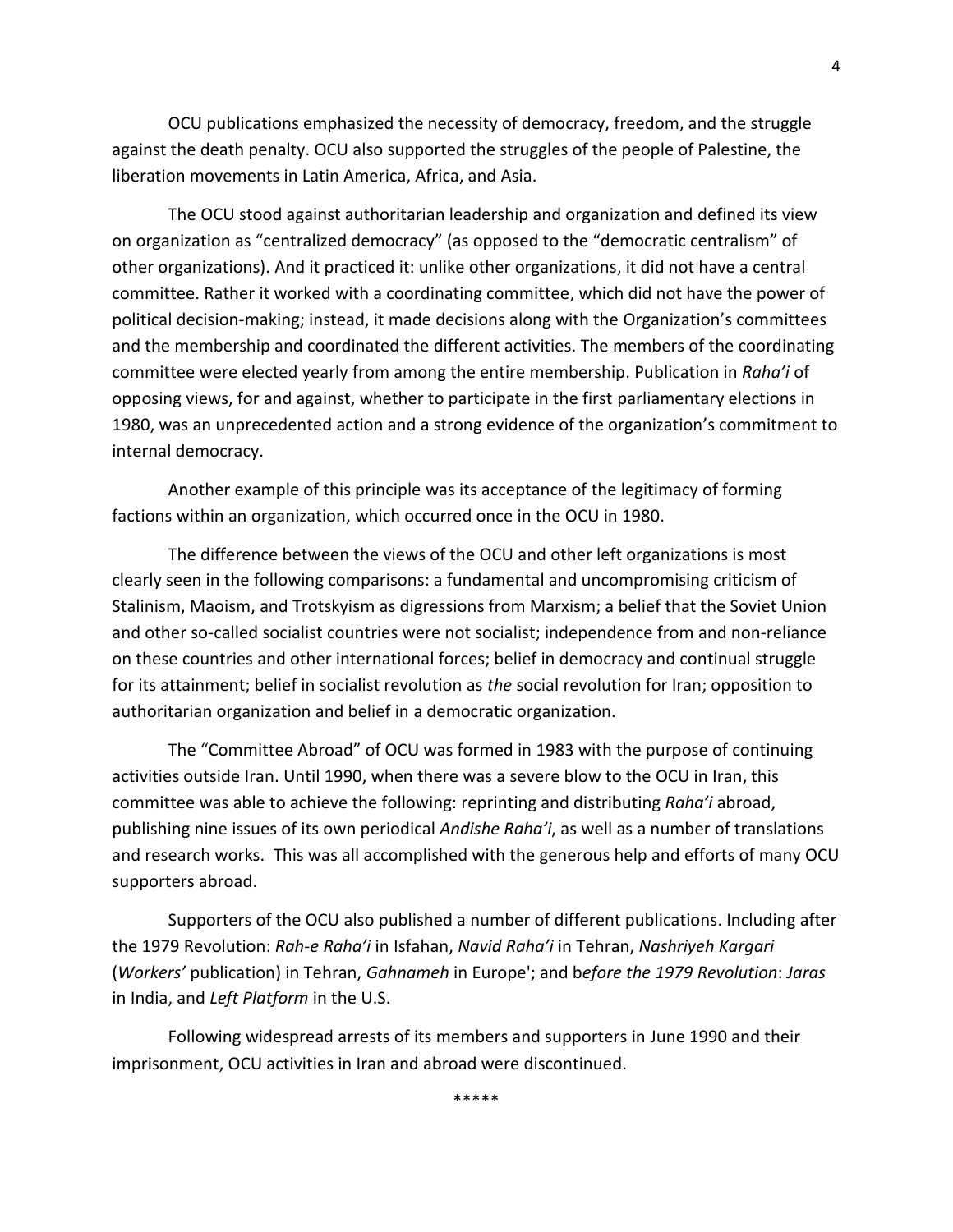## **Principles of the Organization of Communist Unity (OCU)**

- Scientific communism is the fundamental principle of the organization.
- As long as class society exists, true freedom is not possible. It is only in a classless society that people can be truly free and realize their full humanity.
- Capitalism is a world system. In its imperialist monopoly stage, capitalism is oppressive and imposes its economic, political, and social exploitation on all the workers and peoples of the world. A world socialist revolution provides the only way to eliminate capitalist exploitation and oppression. Whereas workers are the only class with a future mission, it is only through their direct rule that true freedom of human society can be attained.
- The dictatorship (democracy) of the proletariat is the form of government for building socialism and transitioning to communism after a socialist revolution. The dictatorship (democracy) of the proletariat is the only possible path to majority rule and the direct engagement of the people in self-determination.
- The inherent common destiny of workers around the world is based on the fact that they all live under the oppressive rule of capital –- world capitalism— despite differences in race, nationality, language, culture and religion. Proletarian internationalism is one of our principles and of any communist organization.
- Iran is a capitalist society. The basic contradiction in our society is between labor and capital, the specific class war in our society is that between the working class and other working peoples against the bourgeoisie and world imperialism. The only social revolution that can bring about fundamental change and the end of exploitation, in the interest of the working class and all the people, is a socialist revolution.
- World history from the beginning of communal life until now has shown that no ruling class is willing to peacefully relinquish its interests and privileged position to another class. The use of class force is the only way for the oppressed of Iran and the world to gain power; it is the only way to attain liberation from oppression and exploitation.
- Under conditions where world imperialism relies on military might and the ruling class rules by force, the exercise of revolutionary class power manifests itself in the form of armed struggle and the use of armed force. Therefore, a political-military struggle for preparing and carrying out socialist revolution is the only way to liberation for the working people of Iran.
- Revisionism in different forms, relying on reformism, parliamentarianism, by infiltrating workers movements around the world, has driven movements off course and led to their defeat. Communists have a responsibility to fight against the platforms, parties, countries, and groups